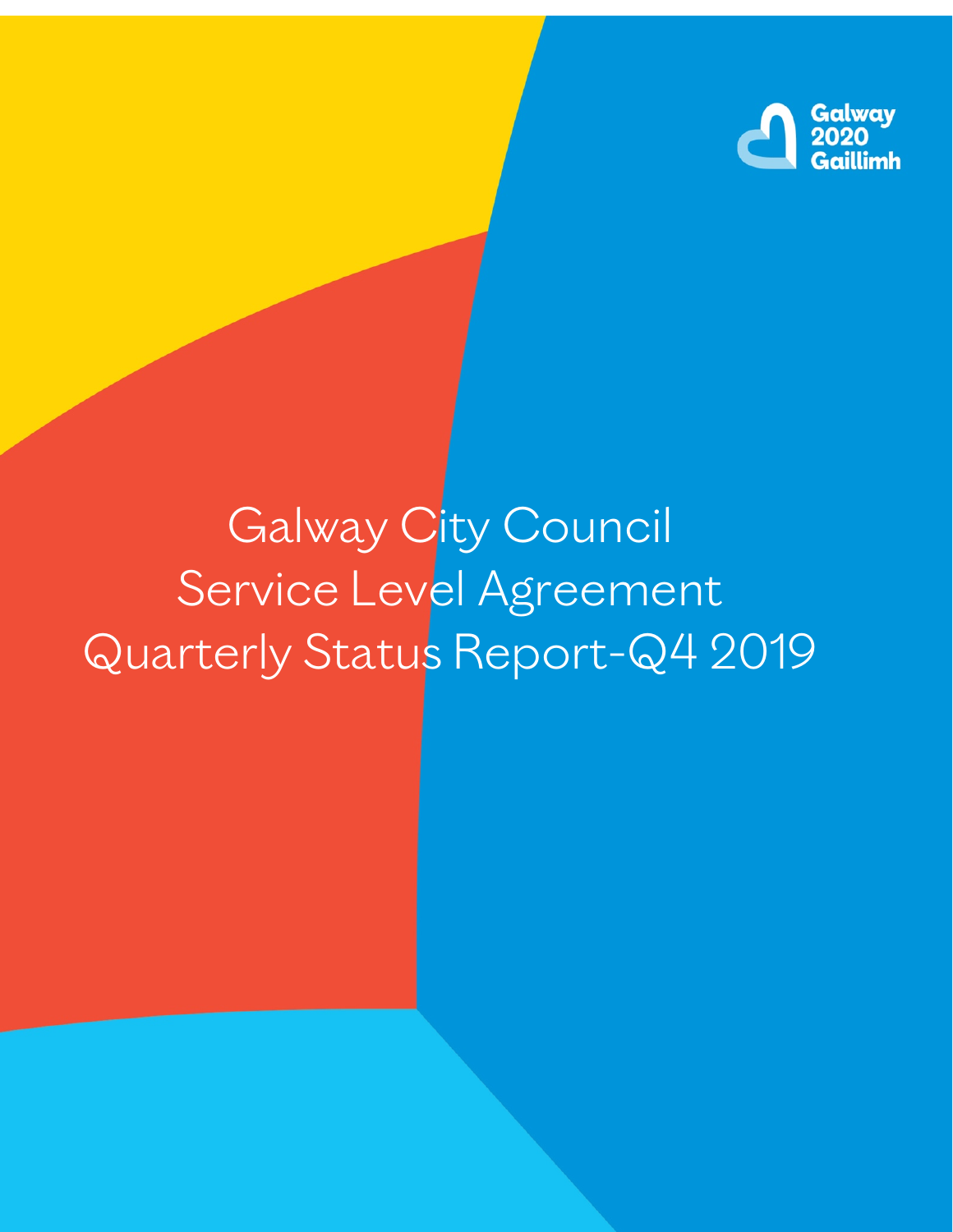

#### **Quarterly Status Report**

#### **Service Level Agreement**

#### **Between**

#### **Galway City Council**

 **and**

#### **Galway Cultural Development and Activity Company Limited by Guarantee**

#### **T/A Galway 2020**

#### **Introduction**

Galway 2020 has undertaken to provide a quarterly progress report (along with relevant documentation) on the day to day expenditure of the Company following presentation to and approval by the Board of Galway 2020. The Service Level Agreement was signed on the 8 May 2018. An addendum was added in March 2019. Financial information including year to date accounts to the 31 December 2019 are included here and have been presented and approved by the Board on 17 January 2020 as agreed with the Chief Executive.

Part two of this status report focusses on progress made on the projects that are underway, that have received funding from Galway 2020.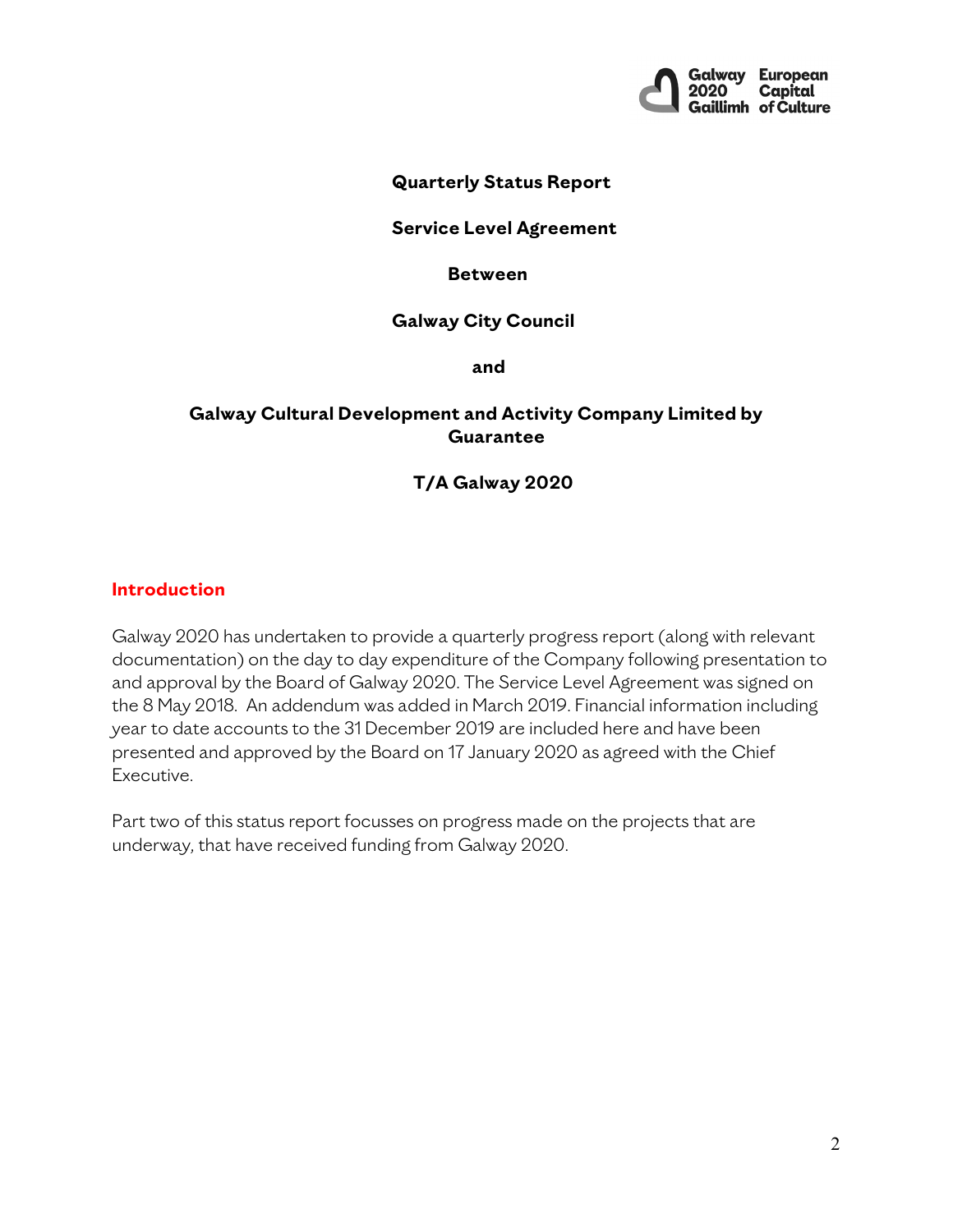

# **1. Financial Statements and Reporting**

| <b>Galway Cultural Development and Activity</b> | <b>YTD</b>   |
|-------------------------------------------------|--------------|
| <b>Income and Expenditure</b>                   | 31/12/2019   |
|                                                 | <b>Total</b> |
| Income                                          |              |
| Local Authority Funding City                    | 1,251,065    |
| <b>Local Authority Funding County</b>           | 642,672      |
| <b>Government Funding</b>                       | 5,110,185    |
| Sponsorship and Other                           | 480,413      |
| Deferred Revenue and Capital Grants             | (383, 150)   |
| <b>Total Income</b>                             | 7,101,185    |
| <b>Direct Programme Funding</b>                 | 3,121,292    |
| <b>Programme Related Salary Costs</b>           | 849,822      |
| <b>Programme Related Direct Costs</b>           |              |
| Production                                      | 140,857      |
| <b>Professional Fees</b>                        | 544,088      |
| <b>Travel and Hotels</b>                        | 80,650       |
| Tourism, Programme Promotion and                | 721,319      |
| <b>Content Development</b>                      |              |
| <b>Office Costs</b>                             | 37,406       |
| <b>Other Costs</b>                              | 918          |
| <b>Total Direct Programme Costs</b>             | 5,496,352    |
| <b>Total Payroll Overheads</b>                  | 655,577      |
| <b>Non Payroll Overheads</b>                    |              |
| <b>Professional Fees</b>                        | 590,896      |
| <b>Travel and Hotels</b>                        | 51,784       |
| <b>Office Costs</b>                             |              |
| Depreciation                                    | 22,831       |
| <b>Insurance</b>                                | 32,308       |
| <b>IT Costs</b>                                 | 60,900       |
| <b>Office Expenses</b>                          | 16,703       |
| <b>Premises Expenses</b>                        | 23,696       |
| <b>Rent and Rates</b>                           | 82,920       |
| <b>Total Office Costs</b>                       | 239,357      |
| <b>Other Costs</b>                              | 67,218       |
| <b>Total Overheads</b>                          | 1,604,832    |
|                                                 |              |
| <b>Total Costs</b>                              | 7,101,184    |
| <b>Net Surplus/Deficit</b>                      | 0            |
|                                                 |              |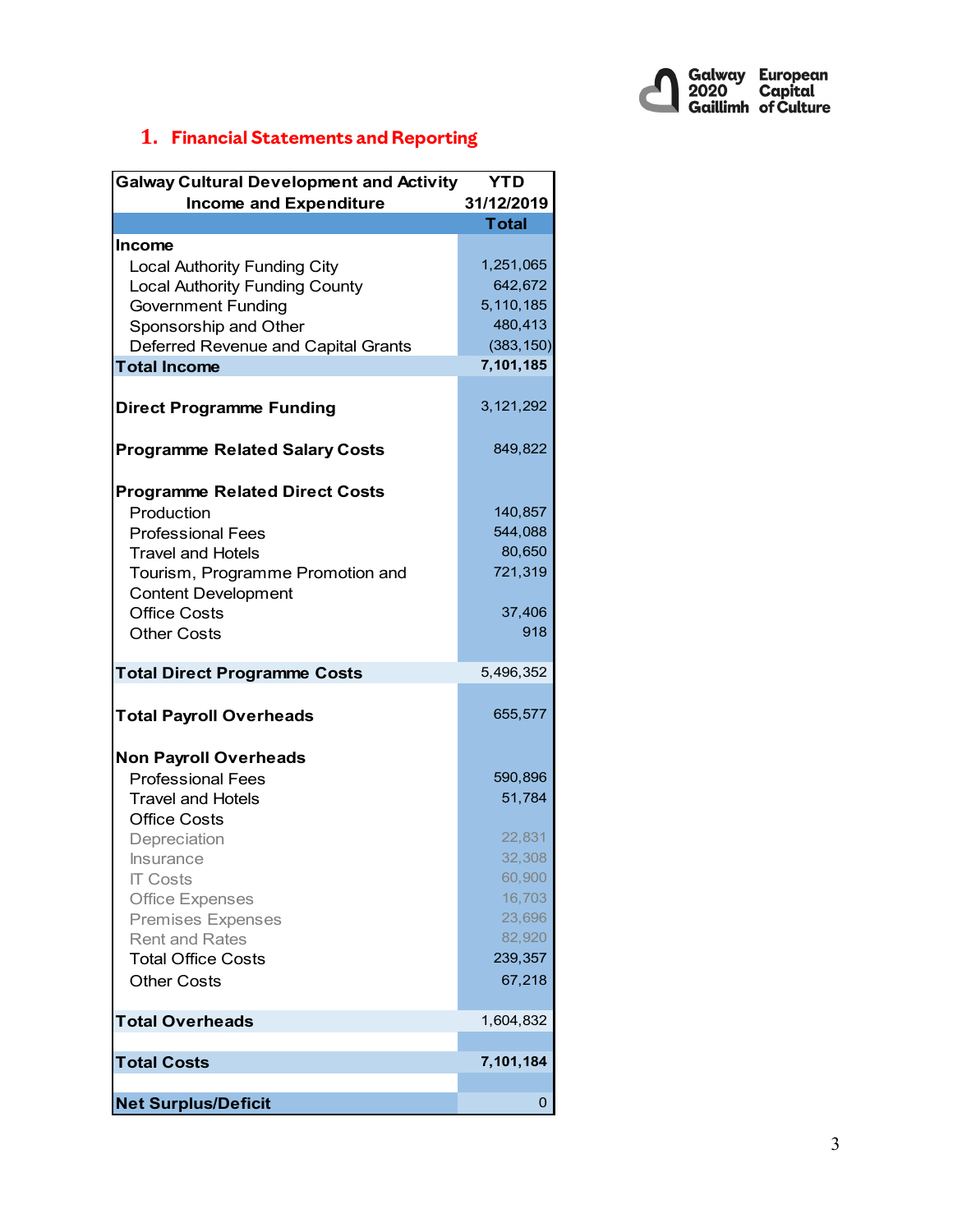

# **1.1 Financial Reporting**

All annual returns, registration of directors and other returns are fully up to date and filed in accordance with the Companies Regulations Office and Companies Act 2014. There is full compliance with the requirements of the Revenue Commissioners in relation to all relevant tax heads and a valid tax clearance certificate is in place for the Company.

An Independent Accountants review was carried out for the period Q3 2019 as agreed under the Performance Delivery Agreement with the Department of Culture, Heritage and the Gaeltacht. The Independent Accountants Report has been submitted in line with reporting arrangements. The Q4 review is currently underway.

## **1.2 Board and Audit Committee Meetings**

The Board met on the following dates in the quarter:

1 November 13 December

The Board expects to meet at least six times in 2020.

## **1.3 Partnership Programme**

Artichoke continues to work on behalf of Galway 2020 to secure fundraising and sponsorship income in support of Galway 2020. The team has since expanded with two new Development Managers who will continue to engage local and national businesses to determine interest and capacity to support.

The total amount of partners is now c.90 organisations, totaling over €2m of committed new funding, this is a combination of cash and in-kind.

The team continue to work on delivering a series of cultivation events, which will include a special reception at the Opening Ceremony. A Business Club Breakfast was held on December 17th with another scheduled in February.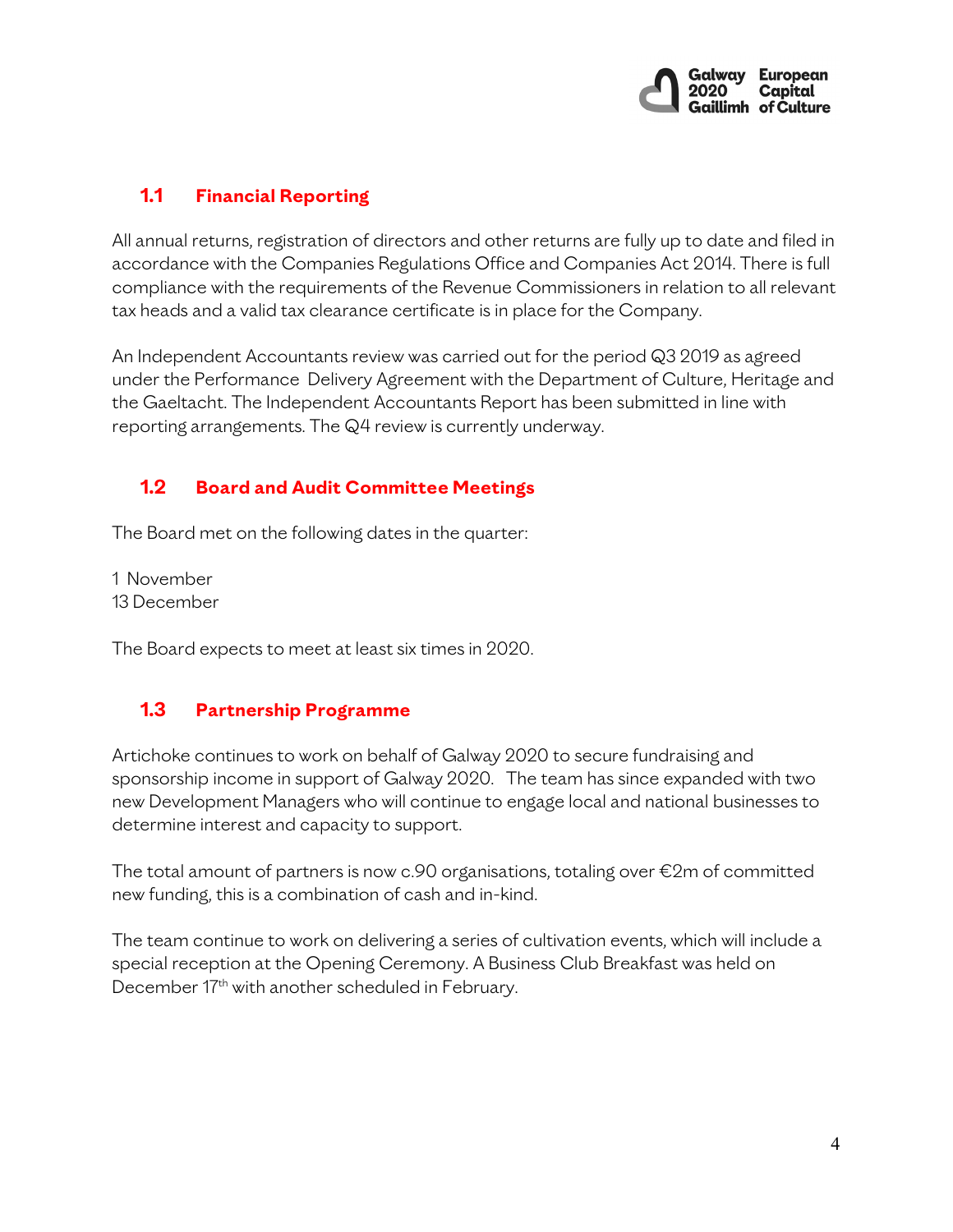

## **Staffing**

The Galway 2020 team is 41 as at 31/12/2019. A new Volunteer Co-Ordinator, Ticket and Box Office Manager, and two Partnership Development Managers joined the team in the quarter.

| <b>Department</b>               |                |
|---------------------------------|----------------|
|                                 | Total          |
| Creative and Cultural Programme | 9              |
| Partnerships                    | 6              |
| Communications                  | 6              |
| <b>Finance and Operations</b>   | 5              |
| Marketing and Promotion         | 4              |
| Production                      | $\overline{2}$ |
| Volunteering                    | $\overline{2}$ |
| <b>Community Engagement</b>     |                |
| <b>Human Resources</b>          |                |
| CEO                             |                |
| Digital Programme               |                |
| <b>Box Office</b>               |                |
| Tourism                         |                |
| International Relations         |                |
| Total                           | 41             |

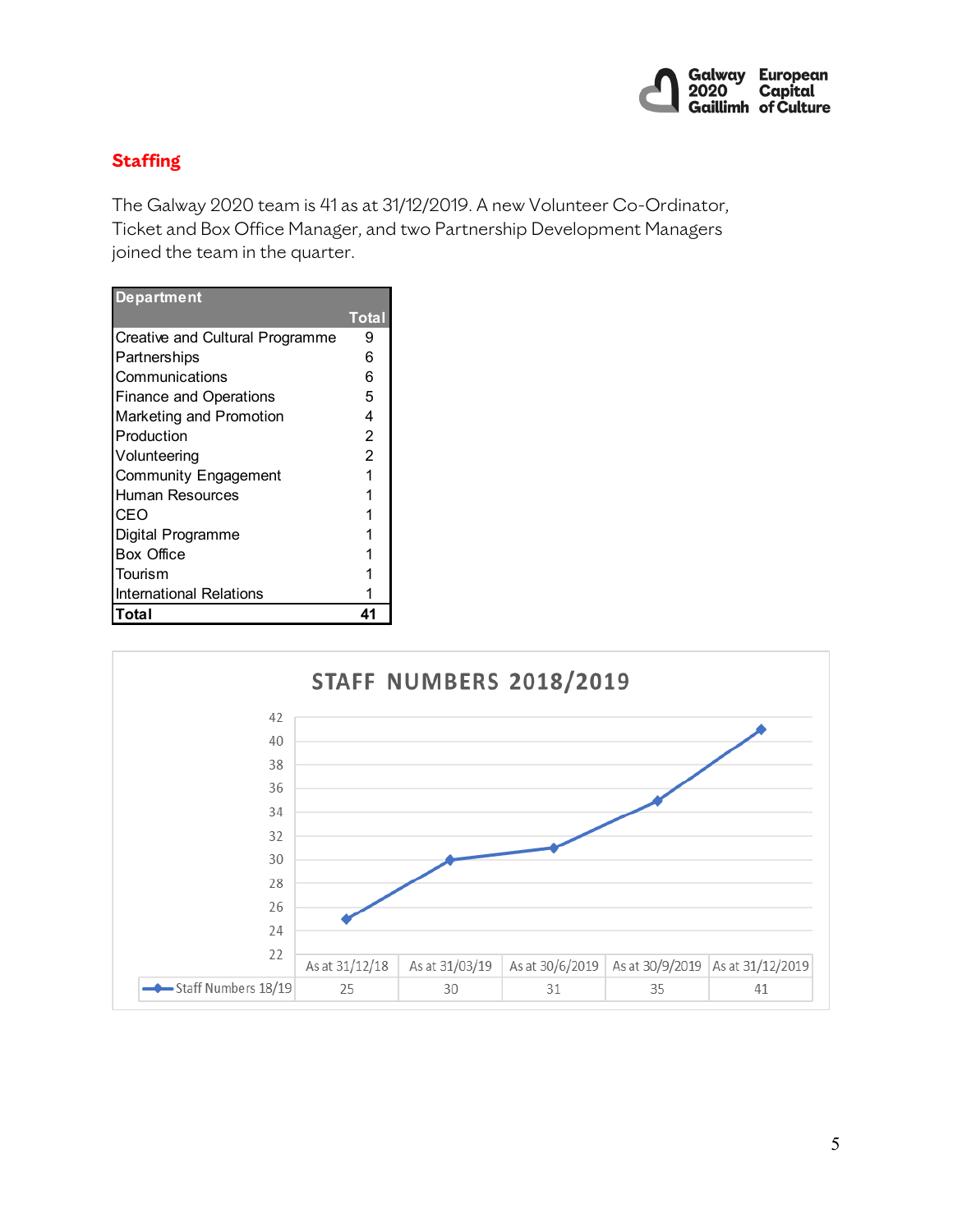

### **2. Galway 2020 Cultural Programme Update**

### **2.1 Cultural Programme**

As part of the ongoing development of the Cultural Programme a number of artists and companies have been engaged to develop new work for Galway 2020. Site visits have been completed for ten new projects under development during this quarter.

The overall programme continues to be developed and is now in pre-production. There are 154 projects in total spanning 1,982 events.

## **2.1.1 Galway 2020 Imbolc Programme Brochure**

The Imbolc programme brochure is currently being finalised for distribution in early 2020. It is the first of several publications that G2020 will produce and will be accompanied by:

- Monthly bulletins throughout 2020
- Individual leaflets on aspects of the programme to include education, information etc
- Regular website and social media updates

## **2.1.2 Opening Ceremony**

A week-long event is planned to coincide with the start of Imbolc at the beginning of February. The week will begin with a turf-cutting ceremony on St Brigid's Day (1 February) Fire ceremonies are planned on subsequent nights in six towns across Galway County from 2 to 7 February, gradually moving closer to the Galway City. Each night will see the lighting of specially commissioned spheres unique to each town. Local artists & musicians will be involved in the fire festivals with participants drawn from the local area. The six towns are:

- Clifden
- Spiddal
- Portumna
- Ballinasloe
- Tuam
- Athenry

The week's events will culminate in a large-scale event in Galway City on Saturday 8 February with participants from the County towns playing a central role.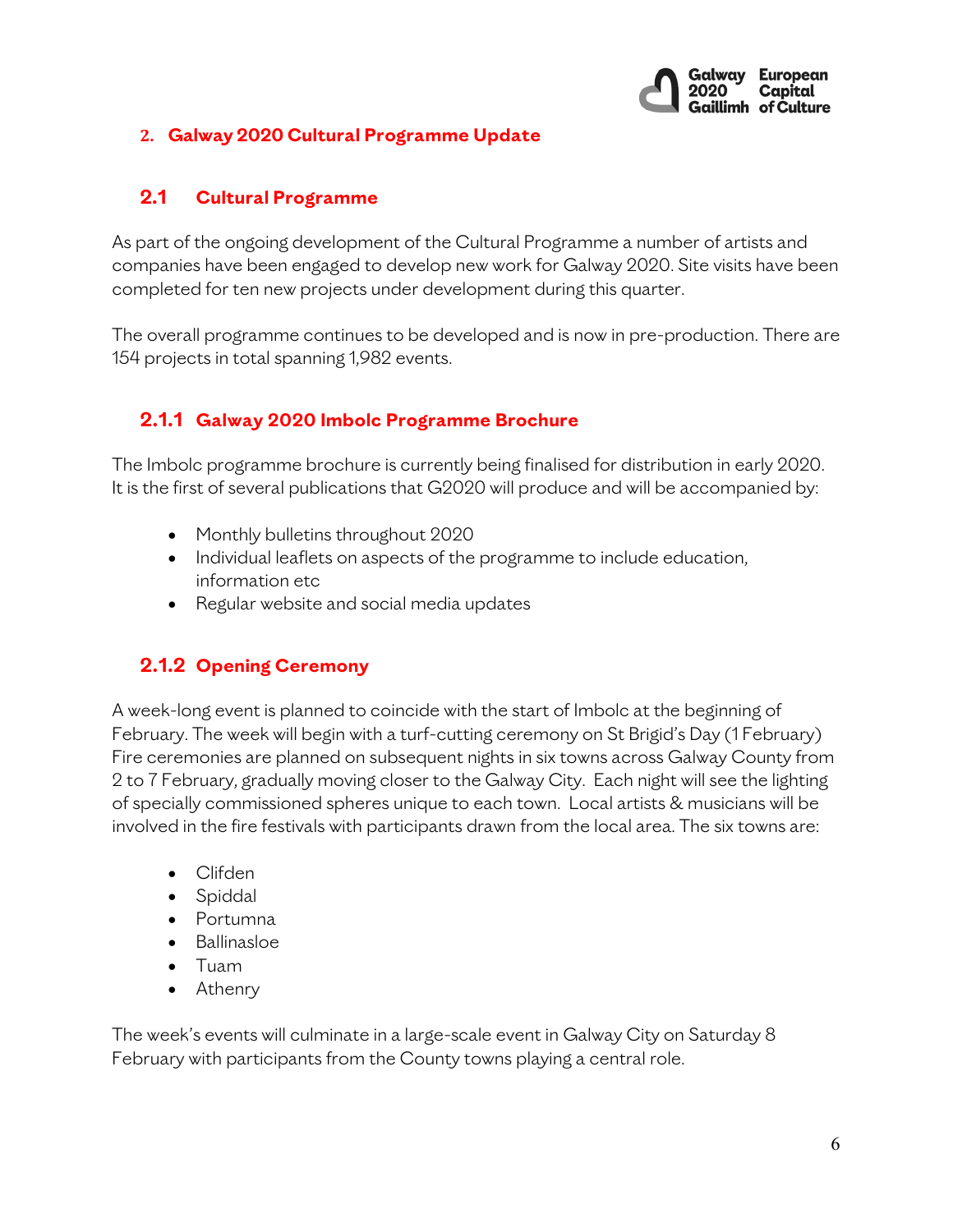

Wonder Works are working with a local community cast and local technical teams and suppliers where appropriate. They will work with local agencies and authorities to create a spectacular, memorable, free event.

Detailed planning is ongoing between Wonder Works and the Galway 2020 team. Every member of the Galway 2020 team is involved in the delivery of the event from the selection of poets and performers, the recruitment of community cast and volunteers, to site & event management.

We are currently in discussions with our ECOC partner city Rijeka to establish what sort of reciprocal moments might be included in each other's Opening Ceremony

## **2.1.3 Cultural Programme Launches**

The astonishing *Galway Tour* from Druid which sees Marie Mullen in a new one-act written by Colm Tóibín and will include plays from Galway playwright Tom Murphy, Sean O'Casey, Lady Gregory, Teresa Deevey and Brian Friel in open rehearsal in towns, villages and on the islands. Locations under consideration include Kinvara, Coole Park, Glenamaddy, Rosmuck, Claregalway Inish Meáin and Inishbofin. The Tour was launched at a press event on 27 November.

Blue Teapots also announced their project for Galway 2020-Crossing the Line on 4 December. The pan- European festival will take place from 20-23 May 202

# **2.1.4 Upcoming-Imbolc**

2020 is expected to start strongly with several events in the Spring designed to capture the public imagination. These range from highest quality local events through to surprising and unorthodox moments from international artists. Highlights include:

- The Opening Ceremony where we are planning for an audience of a minimum of 28,000 on 8 February itself
- Imagining Ireland –Galway 2020 will host a collaboration between the National Concert Hall, Dublin and the Barbican, London
- The first of Tobias Hutzler's quiet but exquisite installations and the beginning of his documentation of the Galway landscape at night.
- Margaret Atwood in conversation during a weekend of activities celebrating International Women's Day
- Kari Kola's Savage Beauty
- Branar's *Sruth na Teanga* an immersive installation of epic proportions creating a journey through five decades of the Irish language
- *Sea Tamagotchi* from Manchán Magan.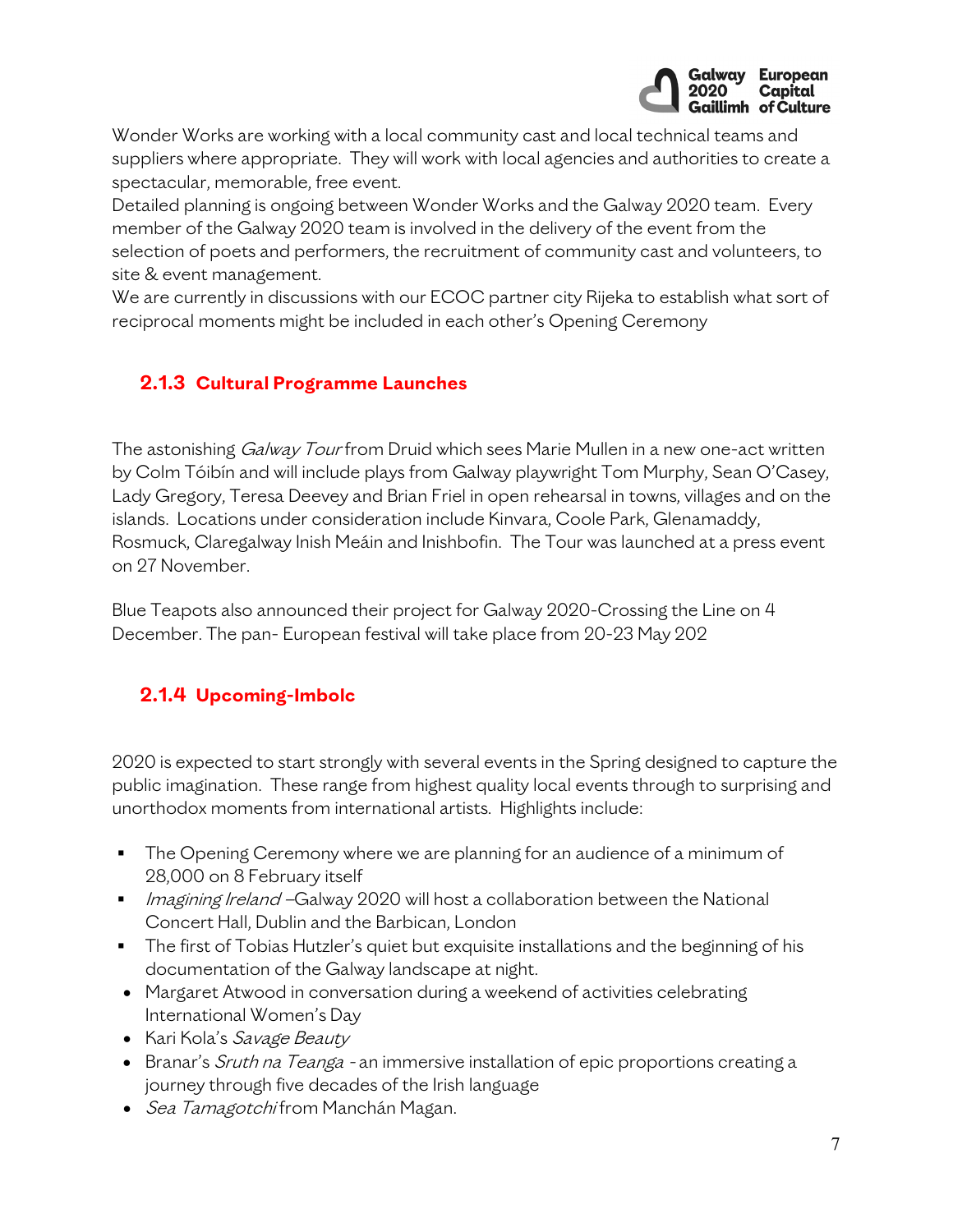

- Cellissimo the first of the triennial Cello festivals from Music For Galway
- Laurie Anderson both in concert and her VR piece To the Moon taking Galway 2020's landscape theme to another realm. This is the first of the National Concert Hall series collaborations
- Druid; The Galway Tour taking place across the county and city. There are many other events in the Imbolc period – some building capacity with our cultural partners, other taking place in more private locations such as UCHG or NUIG.

# **2.1.5 Small Towns Big Ideas**

A busy year for Small Towns Big Ideas came to a close with *Connemara Songlines*, a weekend of choral music and art exhibitions in Clifden. 2019 saw over 20 different Small Towns Big Ideas events delivered in communities across Galway City and County.

The main focus of activity for Small Towns Big Ideas in Q4 has been on preparing those Small Towns Big Ideas projects that will feature in next year's first season Imbolc, such as Shot By The Sea and also the Sea Swimmers as part of the series of events programmed for International Women's Day in March.

The Community Cast Call through all community networks has been continuous throughout Q4 with people from all communities and backgrounds signing up to participate in the Opening Ceremony events.

Team members have met with Claddagh Residents Association and full community engagement will take place between now and Opening Ceremony on 8 February in South Park. This will include an open community meeting at 7pm on Wednesday 8January in Claddagh Community & Snooker Hall.

All information on Small Towns Big Ideas Round 2 is available on Galway 2020's website at [https://galway2020.ie/en/small-towns-big-ideas-round-2/.](https://galway2020.ie/en/small-towns-big-ideas-round-2/) 

## **2.1.6 Wave Makers Volunteer Programme**

The Wave Makers programme has been steadily growing and developing.

The feedback on the Wave Makers' roles and performance from the general public, stakeholders and team members has been extremely positive.

Approximately 700 volunteers have been accepted to 31 December 2019. Almost 55 nationalities are participating in our Wave Makers programme and over 77 languages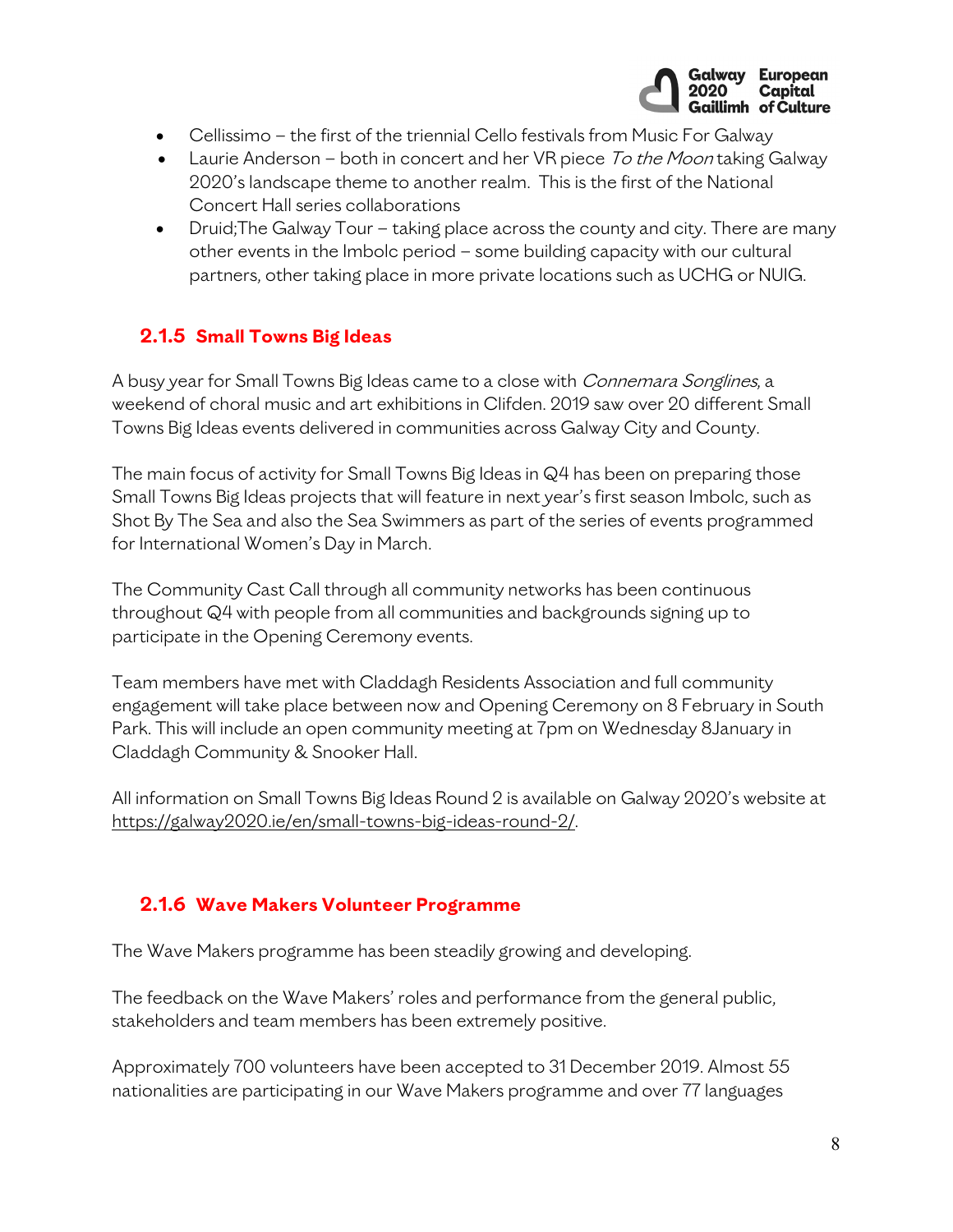

spoken.

Creative Training was held in the quarter aimed at promoting team building and gaining confidence with the public. It included a two- hour workshop facilitated by Galway Community Circus and local musical Donal McConnon. This will be held again in January 2020. Core training will be held again in January.

Our Volunteer Manager spoke about recruitment and retention of the Wave Makers at an event aimed at helping capacity building for small festivals and arts groups in the West of Ireland.

A Local Expert Workshop, offered in association with Fáilte Ireland, was offered for Wave Makers in December.

Galway 2020 Wave Makers participated in the Junior Film Fleadh, Bad Weather Play Day and the Medtronic Business Breakfast morning

Plans are underway to engage the Wave Makers in the opening ceremony. It is expected that over 300 Wave Makers will be involved in the opening ceremony spanning different and varied roles.

The application process will remain open throughout the year and all information can be found on the Galway 2020 website a[t https://galway2020.ie/en/volunteering/.](https://galway2020.ie/en/volunteering/) 

# **2.2 European Dimension**

## **2.2.1 European Cultural Foundation[s Cultural Capital Tandem](https://galway2020.ie/en/news/galway-takes-part-in-tandem-cultural-capitals-programme/)**

Galway partnered with the ECF and seven other European Capitals of Culture to support a Tandem programme specifically aimed at cultural practitioners from former, current and future European Capitals of Culture. The following three organisations have been selected to participate in the ECoC tandem programme:

- Branar
- Theatre 57
- Galway Film Centre

Subsequent to activities in Q2 and Q3, the final tandem visit from Branar to Leeuwarden took place in November, followed by an overall project meeting of all tandems from across ECOCs. Tandem partners had the opportunity to share their ideas and networks with their peers in other ECOCs forming meaningful collaborations. Galway 2020 is awaiting the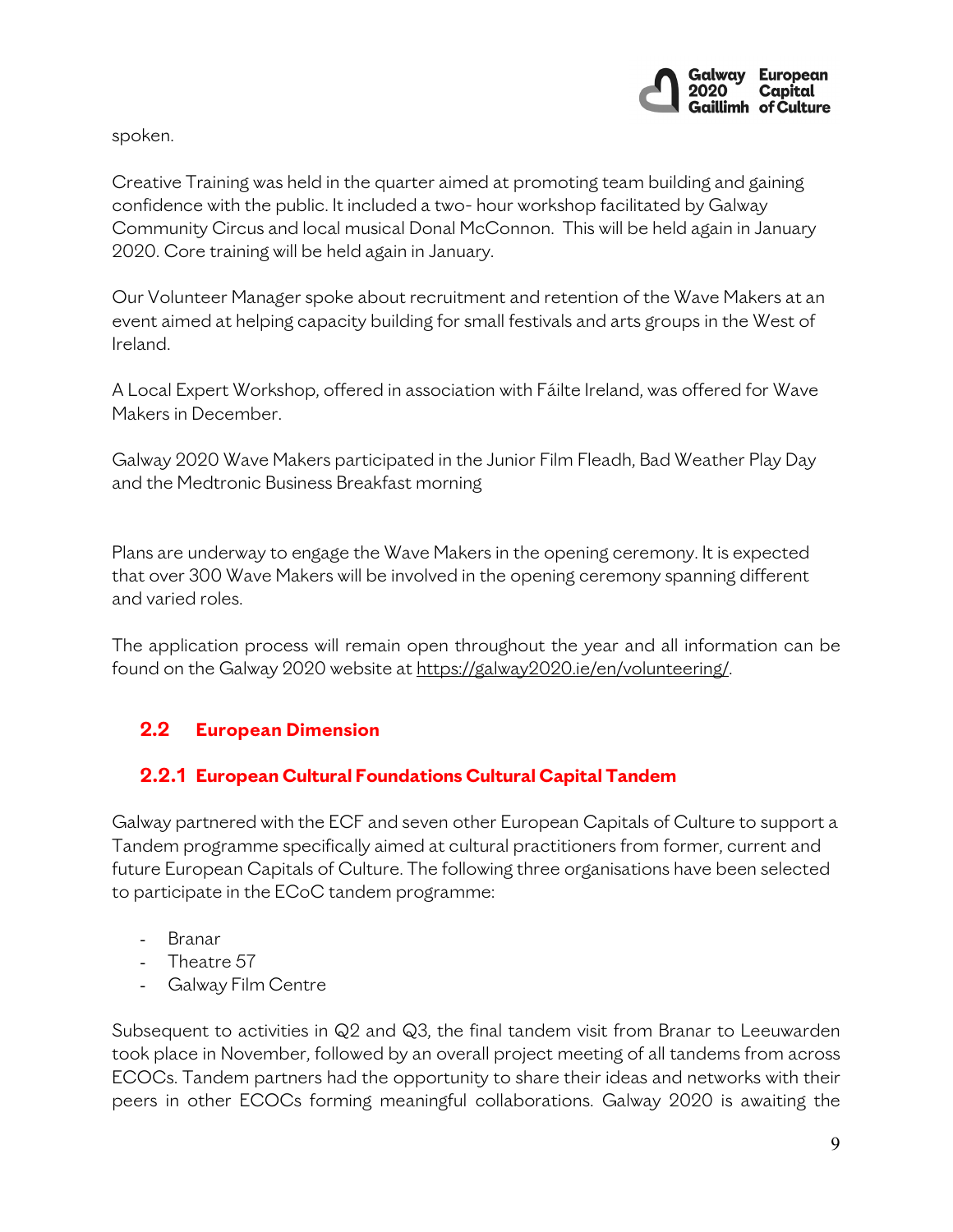

overall evaluation of the tandem programme and is looking forward to continuing the collaboration with the European Cultural Foundation for continued European collaboration opportunities for cultural partners in Galway.

## **2.2.2 Upcoming International Relations Key Dates**

Key dates for International Relations in Q1 2020 include the protocol and international delegation management for the Opening Ceremony on 8 February. Furthermore, the opening of Rijeka 2020 will take place on 1 February and Galway 2020 will be represented. Further international engagements include: the Rijeka Carnival and preparation for Europe day and other international delegations visiting Galway in 2020.

#### **Previous events/ activities – Overview**

| Date              | Event / activity                                                                                                                                                                                                                                                                                                                        | Location          |
|-------------------|-----------------------------------------------------------------------------------------------------------------------------------------------------------------------------------------------------------------------------------------------------------------------------------------------------------------------------------------|-------------------|
| 08/10/2019        | European Capital of Culture Panel at the European<br>Week of Regions, hosted by Galway 2020 and<br>NWRA, with panellists from Aarhus 2017, Leeuwarden<br>2018, Matera 2019 and Galway 2020. The meeting<br>was held at the Committee of Regions and approx.<br>100 delegates from local authorities across all over<br>Europe attended. | Brussels, Belgium |
| 08/10/2019        | European launch of Galway 2020 in Brussels<br>Reception hosted in Brussels, apprx. 140 delegates<br>attended. Performance by Irish spoken word artist<br>and DJ<br>Speakers included the Irish Ambassador to Belgium,<br>Helena Nolan and Commissioner Phil Hogan                                                                       | Brussels, Belgium |
| $22 - 23/10/2019$ | European Capitals of Culture Informal Network<br>Participation in the ECOC network meeting,<br>networking and discussing opening ceremony<br>arrangements with Rijeka                                                                                                                                                                   | Rijeka, Croatia   |
| 28/11/2019        | Meeting with Amateo Network in London                                                                                                                                                                                                                                                                                                   | London, UK        |
| 29/11/2019        | Screen Tourism Conference, participation in panel<br>on Culture in City Planning and attracting                                                                                                                                                                                                                                         |                   |

Events / activities abroad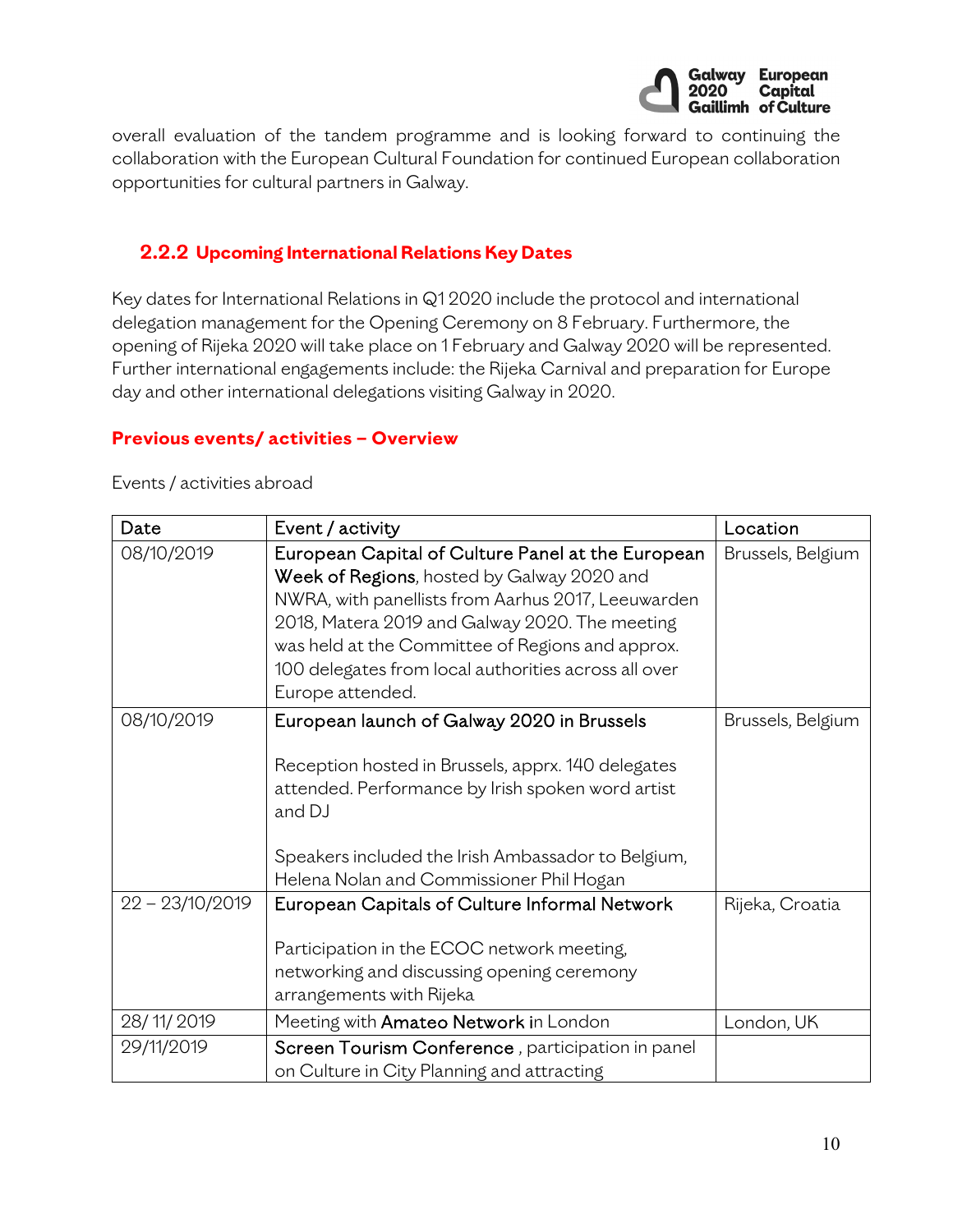

| international audiences. Hosted By Film London and |  |
|----------------------------------------------------|--|
| Lthe British Film Commission and Visit Britain.    |  |

#### Events/ activities in Ireland

| Date        | Event / activity                                                                                                                                                                                                                                                                                                                                                                                                                                                                                                                                   | Location        |
|-------------|----------------------------------------------------------------------------------------------------------------------------------------------------------------------------------------------------------------------------------------------------------------------------------------------------------------------------------------------------------------------------------------------------------------------------------------------------------------------------------------------------------------------------------------------------|-----------------|
| 4/10/19     | German National Day Celebration at the German<br>Embassy.<br>Networking with international embassy community<br>including Germany, France, the Netherlands, the UK,<br>Goethe Institute                                                                                                                                                                                                                                                                                                                                                            | Dublin          |
| 14-15/10/19 | Final EU Monitoring Panel in Galway<br>Galway city and<br>10 EU experts, 2 representatives from the European<br>county<br>Commission and 7 delegates from Rijeka 2020 team<br>were hosted in Galway.<br>Following a tour of Galway and visits to Cultural<br>Partners on 14/10/19, the EU monitoring panel was<br>hosted at the Marine Institute in Oranmore.<br>Following this process the monitoring panel<br>announced at the Marine Institute that both Galway<br>and Rijeka are recommended to receive the Melina<br>Mercouri Prize. of €1.5m |                 |
| 8/11/19     | Meeting with the French Embassy (cultural attaché)<br>and consul in Galway on French / Irish Exchanges<br>EU Japan Fest - liaison with Irish Embassy in<br>Japan                                                                                                                                                                                                                                                                                                                                                                                   | Galway City     |
| 8/11/19     | Virtual Meeting with the Irish Embassy In Japan - EU<br>Japan Fest protocol of 2020                                                                                                                                                                                                                                                                                                                                                                                                                                                                | Galway City     |
| 13/11/19    | Meeting with Ambassador of Estonia, Estonian links in<br>Galway City<br>Galway 2020 programme and opportunities for<br>collaboration                                                                                                                                                                                                                                                                                                                                                                                                               |                 |
| 18/11/19    | Meeting with Head of European Parliament Office in<br>Galway City<br>Dublin                                                                                                                                                                                                                                                                                                                                                                                                                                                                        |                 |
| 19-22/11/19 | ECOC Tandem in Leeuwarden - Forum meeting                                                                                                                                                                                                                                                                                                                                                                                                                                                                                                          | Online / Galway |
| 3/12/19     | Meeting with the Ambassador of Belgium, Belgian<br>partners in Galway 2020 programme                                                                                                                                                                                                                                                                                                                                                                                                                                                               | Galway City     |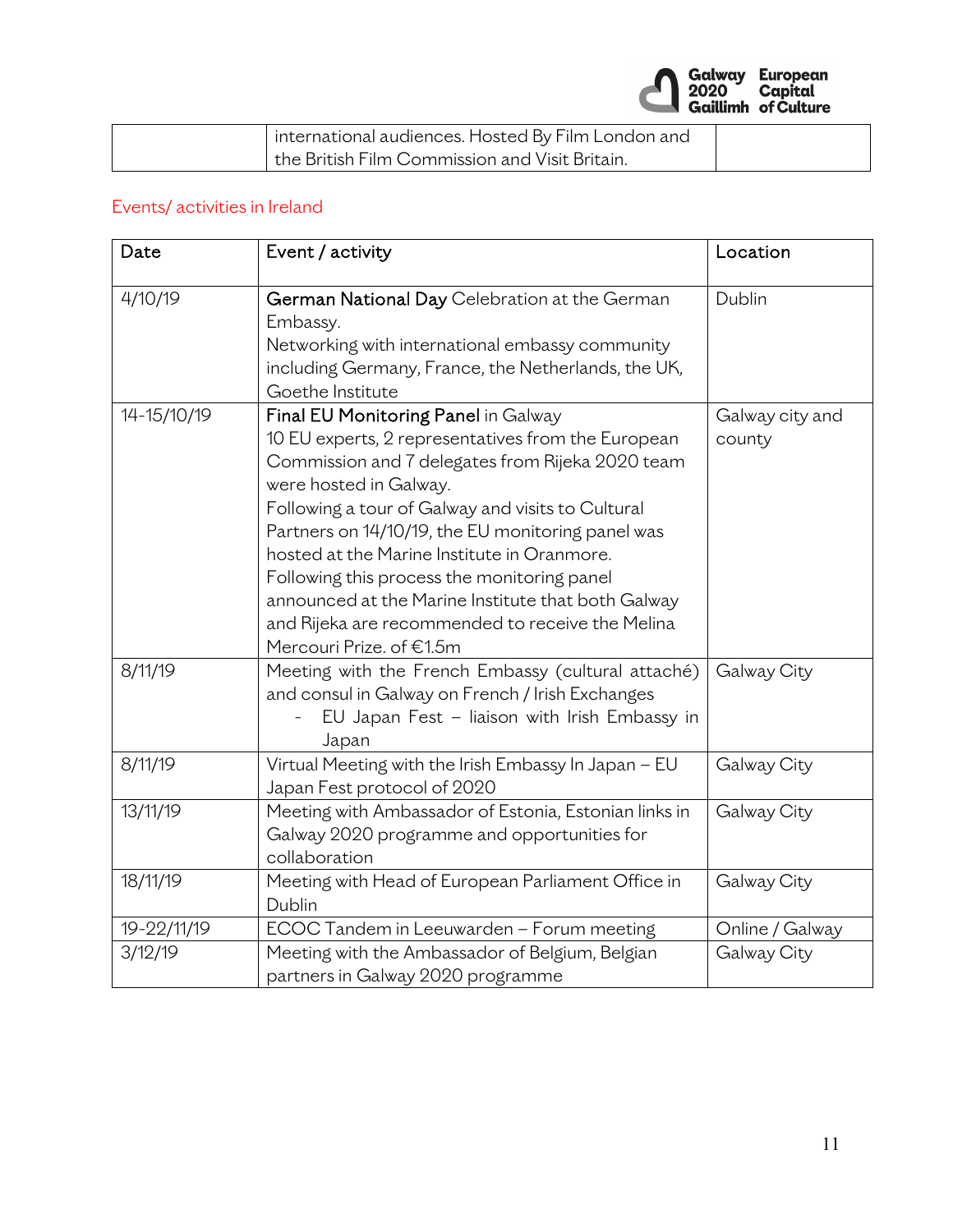|                | <b>Cultural Strategy Strategic Aim</b> | Galway 2020 Project          |
|----------------|----------------------------------------|------------------------------|
|                | Access and Cultural Rights             | Small Towns Big Ideas/Legacy |
| $\overline{2}$ | Cultural Heritage                      | Small Towns Big Ideas/Legacy |
| 3              | Culture Education and Excellence       | Symphonic Waves/Legacy       |
| 4              | Culture Environment and Place          | Hope It Rains/Legacy         |
| 5              | Culture Economy                        | Galway 2020 audit of         |
|                |                                        | venues/Legacy                |
| 6              | Culture, Health and Wellbeing          | Wires Crossed/Legacy         |
|                | Culture Information and Knowledge      | The Digital Programme/Legacy |

# **2.3 Galway 2020 Links to The Galway Cultural Strategy 2016-2025**

### **3. Audience Development Update**

Audience development is most successful when it has a cross organisational focus. Accordingly, a Galway 2020 Audience Development working group has been convened to include representatives from the Programme, Volunteer and Communications team, which will meet regularly to monitor and report back on audience engagement processes and outcomes. Audience engagement will also be part of the Monitoring and Evaluation process. Working with the Audience Agency who have been appointed to work with Galway2020 and NUI Galway on Monitoring and Evaluation, baseline data on existing Galway audiences is being collected. Volunteers will be trained up to collect audience data at specific events.

#### **4. Monitoring and Evaluation**

The Audience Agency has been successfully appointed as the agency delivering the Monitoring and Evaluation work for Galway 2020. Galway 2020 continues to collaborate with NUI Galway on this work and the Moore Institute is delivering complementary academic work towards the evaluation work. A steering group has been initiated.

The monitoring and evaluation work of Galway 2020 is fast advancing. The research framework is finalised and research indicators are identified.

Data capturing systems at Galway 2020 are being set up to analyse data relevant and crucial for the evaluation work, including the online ticketing system, volunteering and programme data.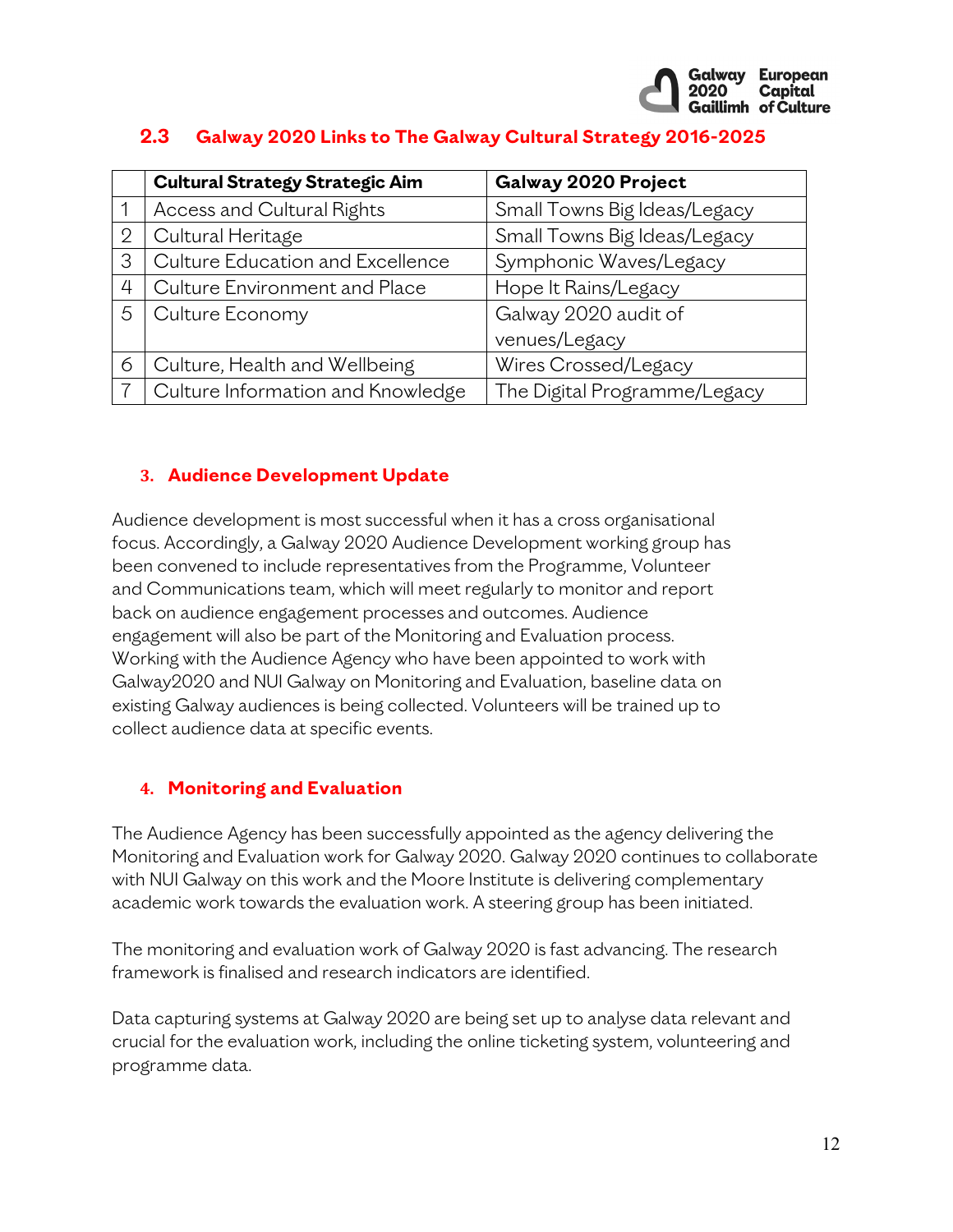

In December, The Audience Agency held a capacity building workshop for cultural partners on the evaluation of their Galway 2020 projects. 25 participants attended the workshop.

We have partnered with the Arts Council on their attendance and participation survey to include a booster survey for Galway City and County in addition to including Galway 2020 specific questions into the national survey around awareness of Galway 2020.The Audience Agency is undertaking the analysis of the data which will inform the baseline data for Galway 2020.

### **5. Government Relations**

Galway 2020 continues to have strong political support nationally. A Programme Delivery Agreement for €15 million was signed with the Department of Culture, Heritage and the Gaeltacht in 2018. This contains specific quarterly reporting requirements and quarterly independent accountants report requirements. An independent accountants report was submitted in November in relation to the period Q3 2019 and a funders meeting was held with the DCHG in September 2019. The PDA also details the profiling of funding to Galway 2020 over the period 2018 to 2020. €6 million was paid to Galway 2020 in 2019